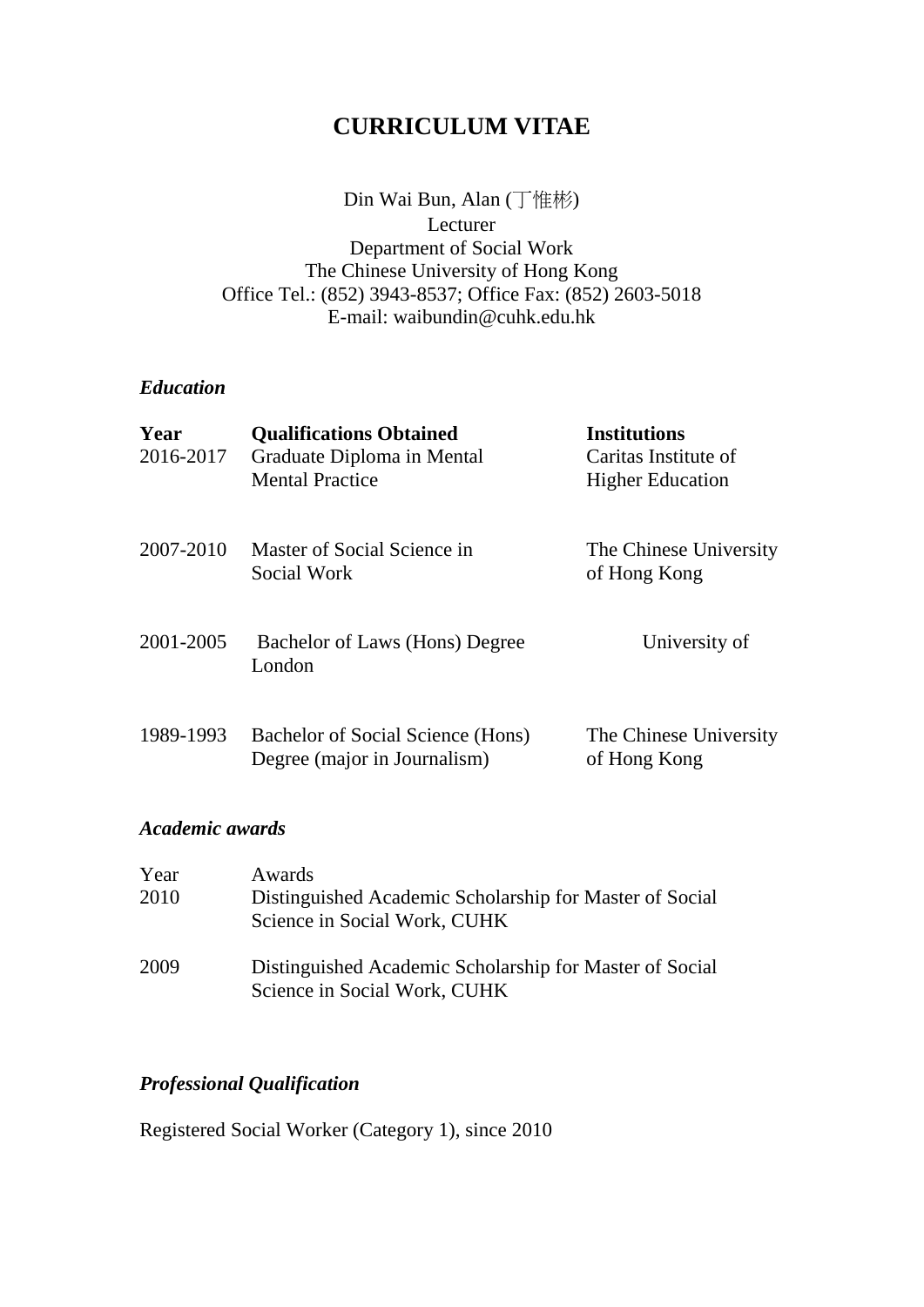# *Work Experience*

| Agency                                                                      | Post                                                       | <b>Period</b>       |
|-----------------------------------------------------------------------------|------------------------------------------------------------|---------------------|
| The Chinese University of<br>Hong Kong                                      | Lecturer<br><b>Fieldwork Coordinator</b><br>(BSSc Program) | $12/2020$ - Now     |
| The Chinese University of<br>Hong Kong                                      | <b>Fieldwork Supervisor</b><br>(Part-time)                 | $09/2018 - 12/2020$ |
| The Hong Kong<br>Polytechnic University                                     | <b>Fieldwork Instructor</b><br>(Part-time)                 | 09/2018 - 12/2020   |
| New Life Psychiatric<br><b>Rehabilitation Association</b><br>(Shatin ICCMW) | <b>Social Worker</b><br>(Half-time)                        | $01/2019 - 12/2020$ |
| <b>TWGHs</b><br>(Hong Kong Island<br>ICCMW)                                 | Social Worker I<br>(Half-time)                             | $01/2017 - 11/2018$ |
| New Life Psychiatric<br><b>Rehabilitation Association</b><br>(YTM)          | <b>Social Worker</b>                                       | 08/2011 - 12/2016   |
| Hong Kong Unison Limited                                                    | Project Officer                                            | 12/2008 - 11/2010   |
| <b>Commercial Radio</b>                                                     | <b>Assistant Producer</b>                                  | $06/2005 - 12/2006$ |
| Legislative Councilor<br>Audrey Eu Yuet-mee                                 | Assistant                                                  | $01/2001 - 09/2006$ |
| Hong Kong Economic<br>Journal                                               | Reporter                                                   | 11/1997 - 03/2000   |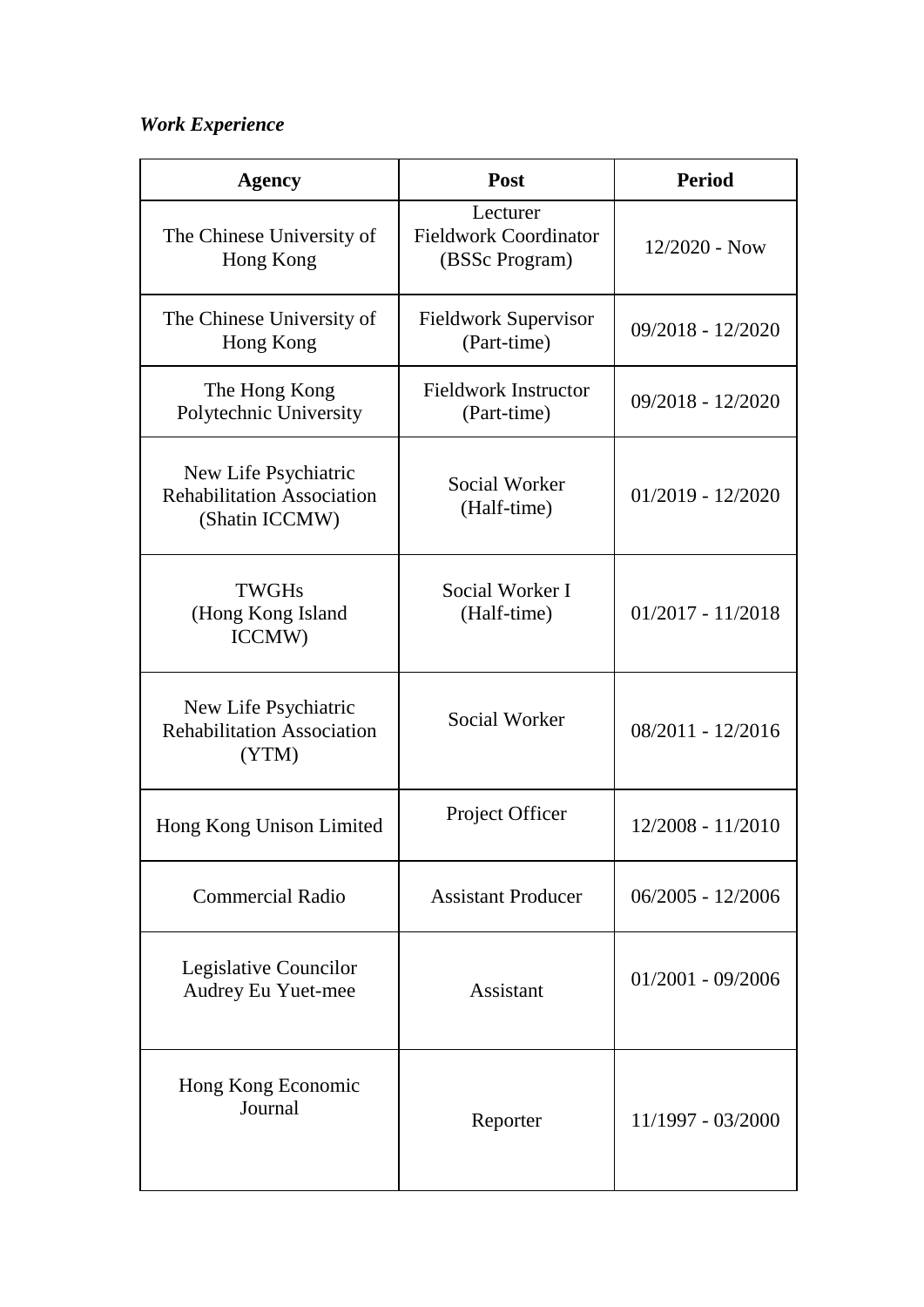| Lingnan College (now<br>Lingnan University | <b>Executive Officer II</b> | 11/1996 - 08/1997   |
|--------------------------------------------|-----------------------------|---------------------|
| <b>Oriental Daily News</b>                 | Reporter r                  | $07/1995 - 08/1996$ |
| Ming Pao                                   | Reporter                    | $07/1993 - 01/1995$ |

### *Courses taught at the Chinese University of Hong Kong*

| <b>Courses</b>                                                                 | Year                             |
|--------------------------------------------------------------------------------|----------------------------------|
| Student Oriented Teaching II (SOWK 4020C)                                      | $2020/21$ (2 <sup>nd</sup> term) |
| Social Work Field Laboratory (SOWK 2430)                                       | $2020/21$ (2 <sup>nd</sup> term) |
| Social Casework (SOWK 2210), Teaching Assistant                                | $2020/21$ (1 <sup>st</sup> term) |
| Social Casework (SOWK 2210), Teaching Assistant 2019/20 (1 <sup>st</sup> term) |                                  |

### *Other information*

- ▶ Having been a consultant for Concord Mutual Aid Alliance (康和互助社 聯盟), since 2015
- ▶ Having been a columnist for online media, Citizen News (眾新聞), since June 2018
- Having been a committee member for the Hong Kong Recovery and Strengths Perspective Social Work Association (香港復元與優勢觀點社 會工作協會), since 2018
- $\triangleright$  Holding a preplacement workshop for social work students in Hong Kong Community College in 2019, on how to help service users better coping with impact of Covid-19
- Having been a voluntary trainer for the Hong Kong Social Workers' General Union since June 2019, about application of legal knowledge in frontline social work practice